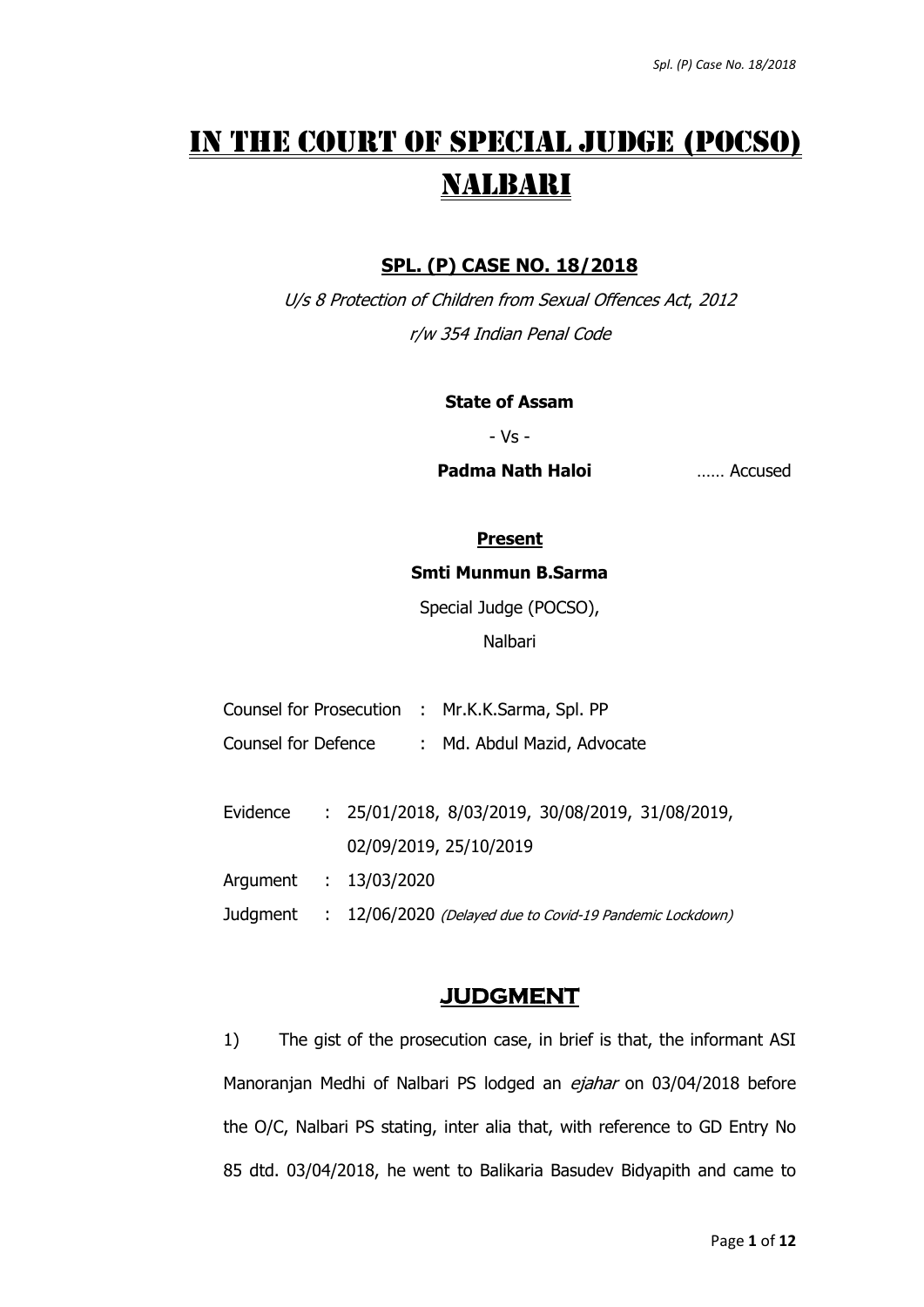*Spl. (P) Case No. 18/2018*

know that on 29/03/18 during examination, the accused Padma Nath Haloi, who was a teacher of that school, touched the breast of Victim 'X' (13 years old). Coming to know about the incident, mother of victim Smti Kalpana Kalita came to school at about 11-30 PM accompanied by local people. They charged the accused regarding the incident & confined him in the office room of the school. The public also damaged the school's furniture. Police came to the spot on receiving information & brought the accused to the police station. Hence, this case.

2) On receipt of the FIR it was registered as Nalbari PS Case No. 198/2018 u/s 354 IPC R/W Sec. 8 of Protection of Children from Sexual Offences Act, 2012 (hereinafter referred to as POCSO Act) against accused Padma Nath Haloi. The police went to the place of occurrence and examined the available witnesses. Statements of the witnesses were recorded, medical examination of the victim 'X' was done and her statement u/s 164 CrPC was duly recorded. On completion of investigation, a prima facie case having appeared against the accused, the IO submitted charge sheet against accused Padma Nath Haloi u/s 354 IPC r/w s.8 POCSO Act.

3) Cognizance was taken u/s 354 IPC r/w s.8 POCSO Act and the accused Padma Nath Haloi appeared before the court to face trial. Necessary copies were furnished to him. After considering the materials available on Case Record and Case Diary and prima facie case having appeared u/s 354 IPC r/w s.8 POCSO Act, charge was framed and the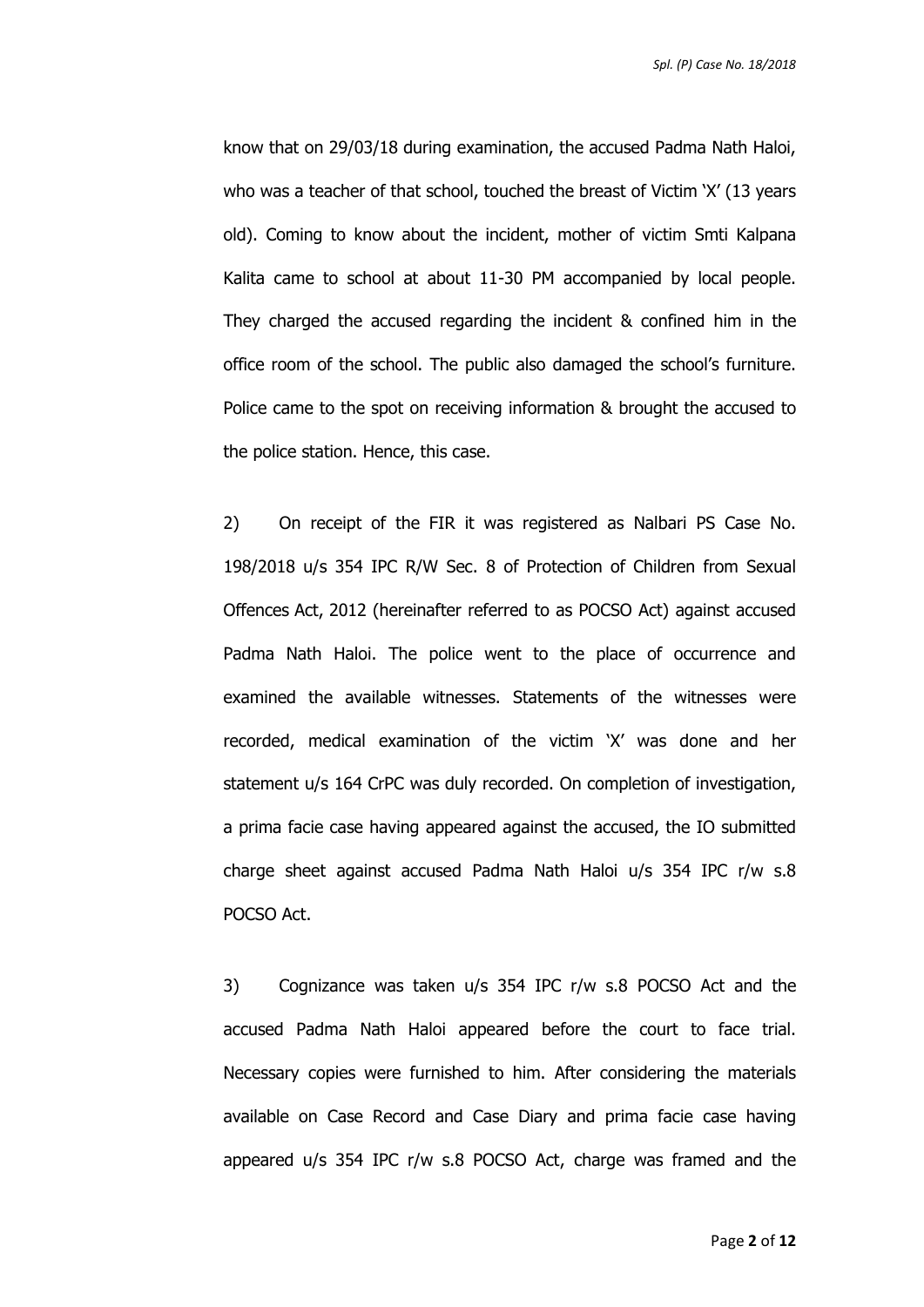content of the offence was read over and explained to the accused Padma Nath Haloi, to which he pleaded not guilty and claimed to be tried.

4) To prove the offence u/s 354 IPC r/w s.8 POCSO Act against the accused person, the prosecution side examined 9 (nine) witnesses & exhibited 7 documents. To substantiate his claim, defence did not examine any witness. The accused person's case, as could be ascertained from cross-examination of the prosecution witnesses & his statement u/s 313 CrPC, was that of total denial.

## 5) The **points for determination are as follows –**

- a) Whether the accused on 29/03/2018 at Balikaria Basudev Vidyapith School, used criminal forces upon the victim 'X' with intent to outrage her modesty?
- b) Whether the accused on 29/03/2018 at Balikaria Basudev Vidyapith School, committed sexual assault upon the victim 'X', who is under the age of 18 years?

#### **Arguments Forwarded by Both Sides –**

6) Ld. Special Public Prosecutor argued that the evidences of the witnesses are clear that the accused did in fact sexually assaulted the victim 'X'. The victim being a minor may not have told her family immediately, but she did inform as the earliest opportunity. As the accused being the teacher of the school, sexually assaulted the victim (a student) in the school itself. Hence he deserves severest punishment.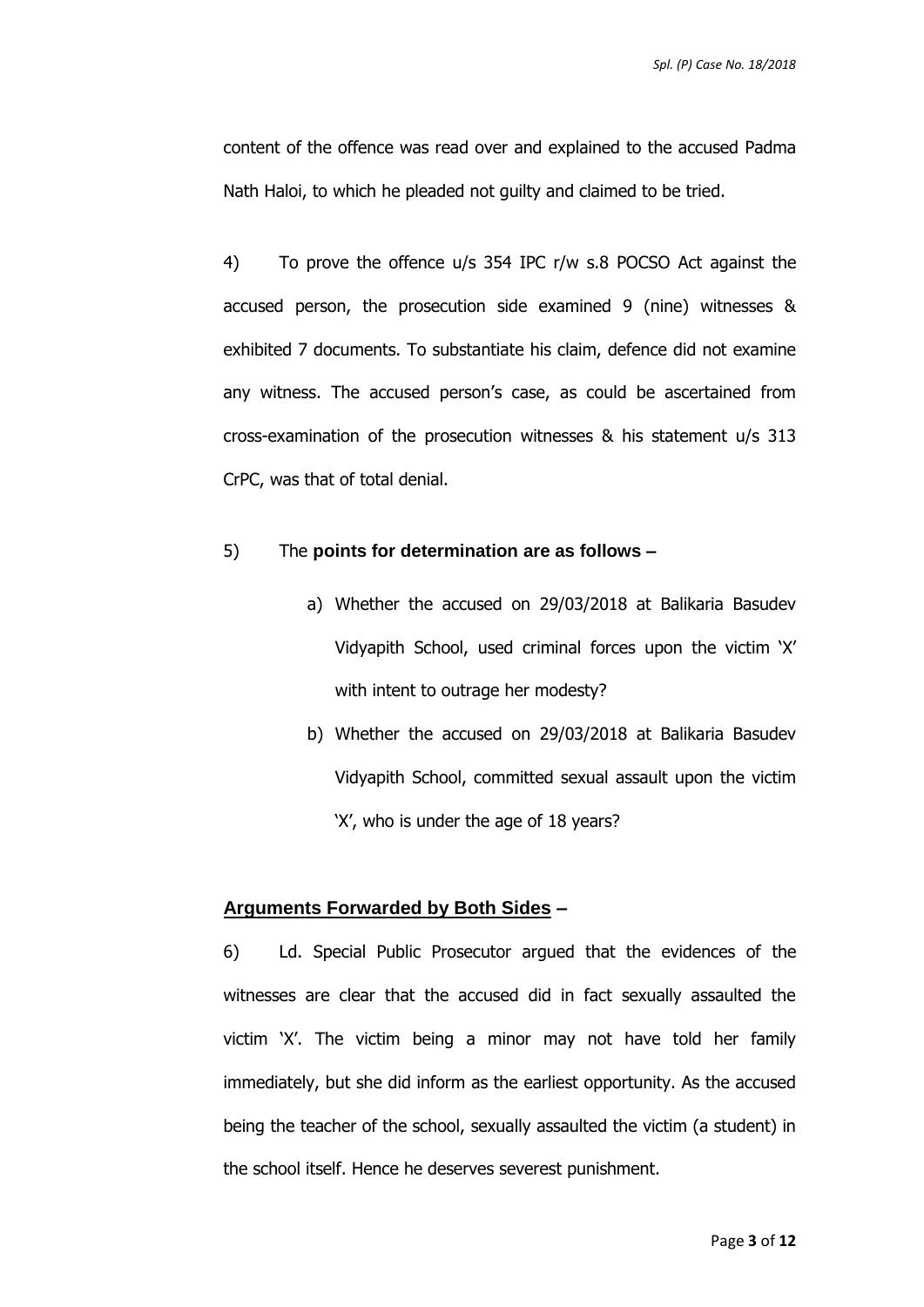7) Ld. Counsel for the accused argued that evidence of the witnesses revealed that this is a false and concocted case and created by the victim as the accused caught her cheating during examination and reprimand her. She felt ashamed on being reprimand and therefore created this false story. Furthermore, the person who led the public into damaging the school properties is a former student of the school, who was expelled due to his activities and the accused was primarily responsible for his expulsion. Thus, this person holds a grudge against the accused and created this false story.

#### **DISCUSSIONS, DECISIONS & REASONS THEREOF –**

8) I heard the arguments forwarded by the Ld. Special Public Prosecutor and ld. counsel for the accused. I have also gone through the materials available in the Case Record & the Case Diary. The charge u/s 354 IPC r/w s.8 POCSO Act is analyzed herein below in view of the materials available on record and the argument forwarded by both side. As both these sections are inter-related & have roughly the same set of ingredients to be proved, they are discussed together herein below, without losing their individuality.

9) **To be convicted u/s 354 IPC** it must be proved that the accused Padma Nath Haloi **assaulted or used criminal force** to the victim 'X', **intending to or knowing it to be likely to outrage her modesty**. **S.351 IPC defines assault** as –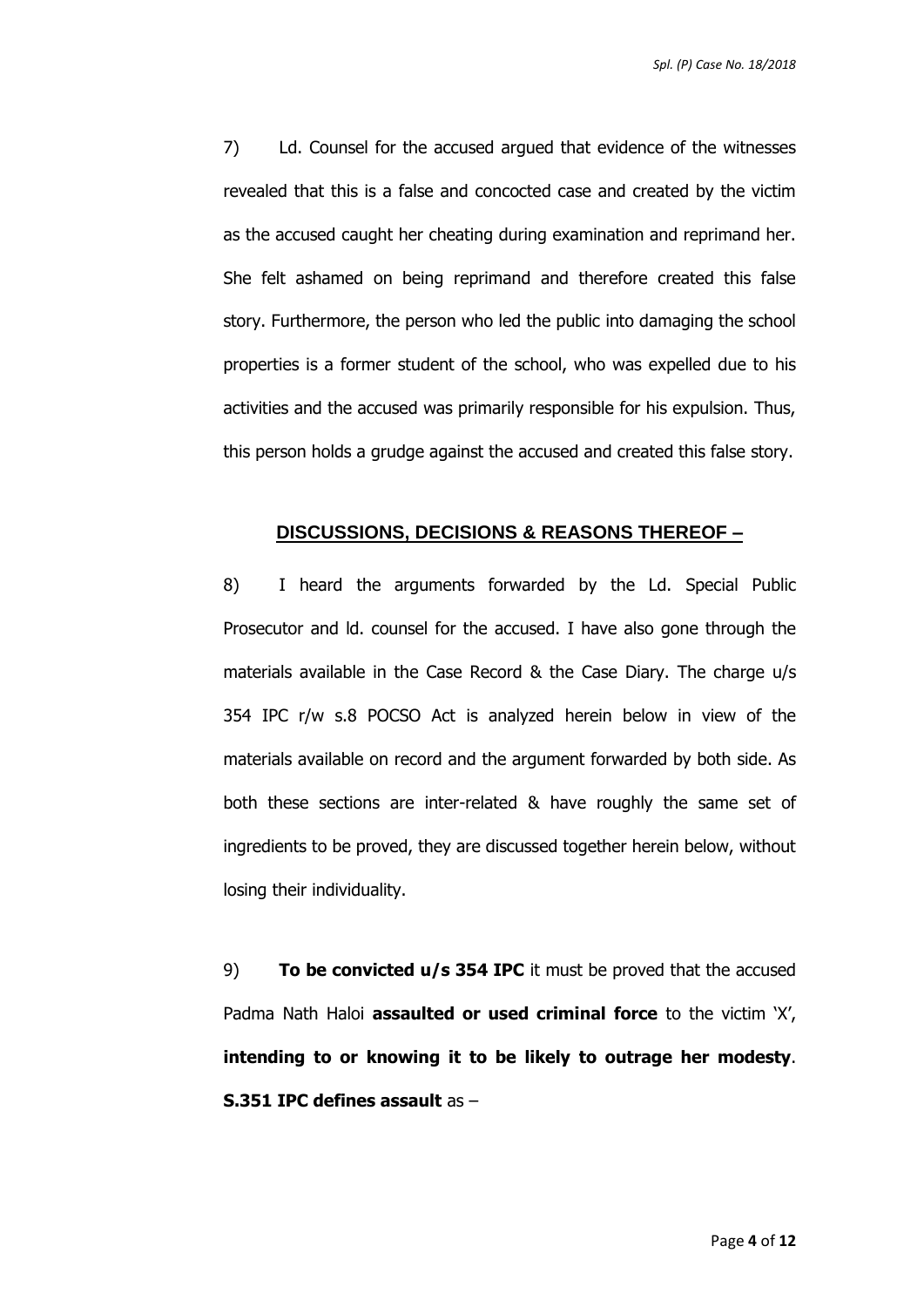"Whoever makes any gesture, or any preparation intending or knowing. it to be likely that such gesture or preparation will cause any person present to apprehend that he who makes that gesture or preparation is about to use criminal force to that person, is said to commit an assault."

#### On the other hand, **S.350 IPC defines assault** as –

"Whoever intentionally uses force to any person, without that person's consent, in order to the committing of any offence, or intending by the use of such force to cause, or knowing it to be likely that by the use of such force he will cause injury, fear or annoyance to the person to whom the force is used, is said to use criminal force to that other."

**To be convicted u/s 8 POCSO Act** it must be proved that the accused Padma Nath Haloi **committed sexual assault** on the victim 'X', who was a minor & below 18 years at time of incident**. 'Sexual assault' has been defined u/s 7 POCSO Act** as follows -

> "Whoever, with sexual intent touches the vagina, penis, anus or breast of the child or makes the child touch the vagina, penis, anus or breast of such person or any other person, or does any other act with sexual intent which involves physical contact without penetration is said to commit sexual assault."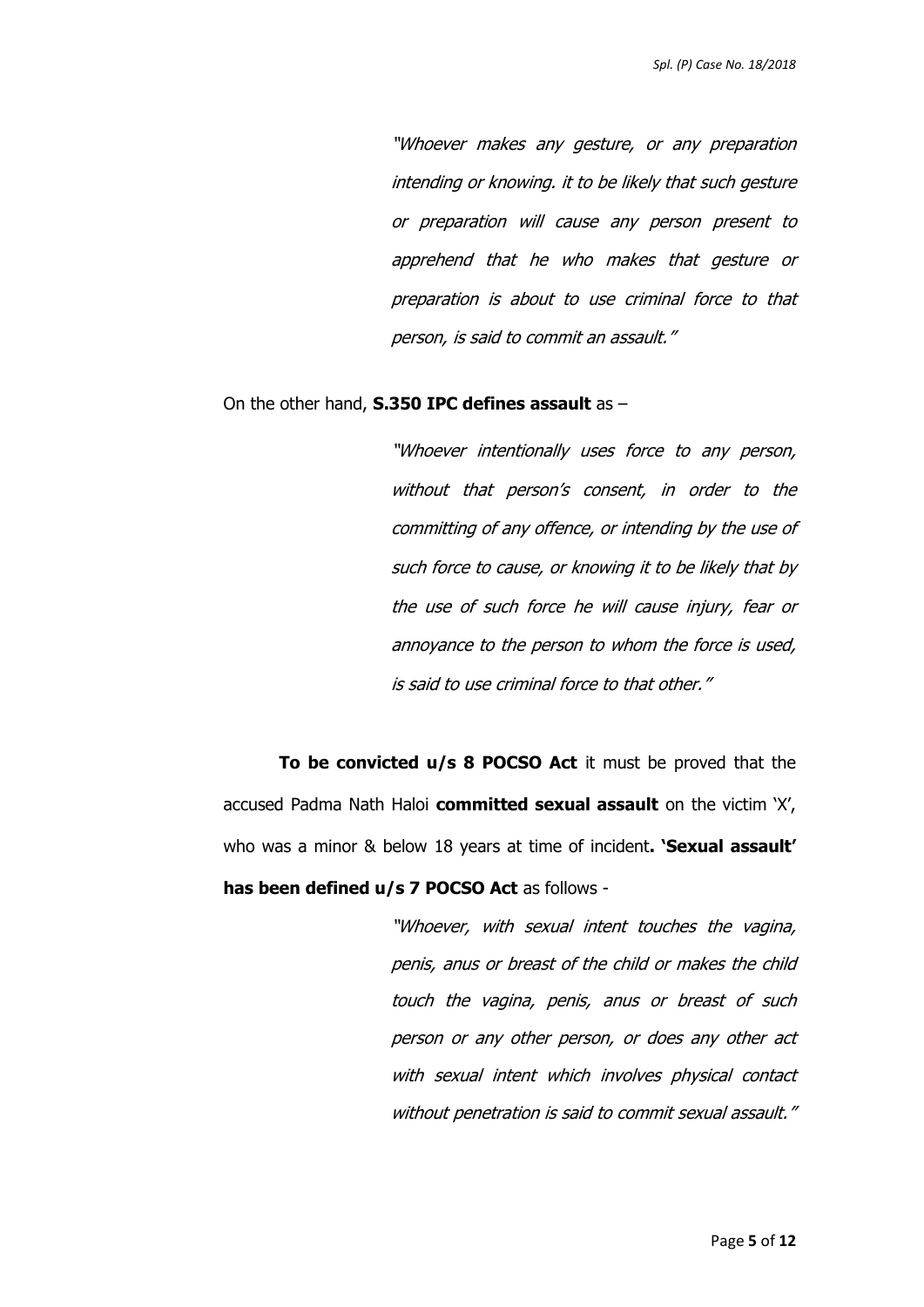As s.7 POCSO Act uses the term 'intent', it is important to remember that **s.30 POCSO Act makes a statutory presumption regarding 'culpable mental state of the accused'**. This section reads as follows –

> "**30. Presumption of culpable mental state** - (1) In any prosecution for any offence under this Act which requires a culpable mental state on the part of the accused, the Special Court shall presume the existence of such mental state but it shall be a defence for the accused to prove the fact that he had no such mental state with respect to the act charged as an offence in that prosecution. (2) For the purposes of this section, a fact is said to be proved only when the Special Court believes it to exist beyond reasonable doubt and not merely when its existence is established by a preponderance of probability".

POCSO Act also makes a statutory presumption as regarding to offences u/s 3, 5, 7 & 9, and it reads as follows -

> **"29. Presumption as to certain offences** - Where a person is prosecuted for committing or abetting or attempting to commit any offence under Section 3, 5, 7 and Section 9 of this Act, the Special Court shall presume, that such person has committed or abetted or attempted to commit the offence, as the case may be, unless the contrary is proved."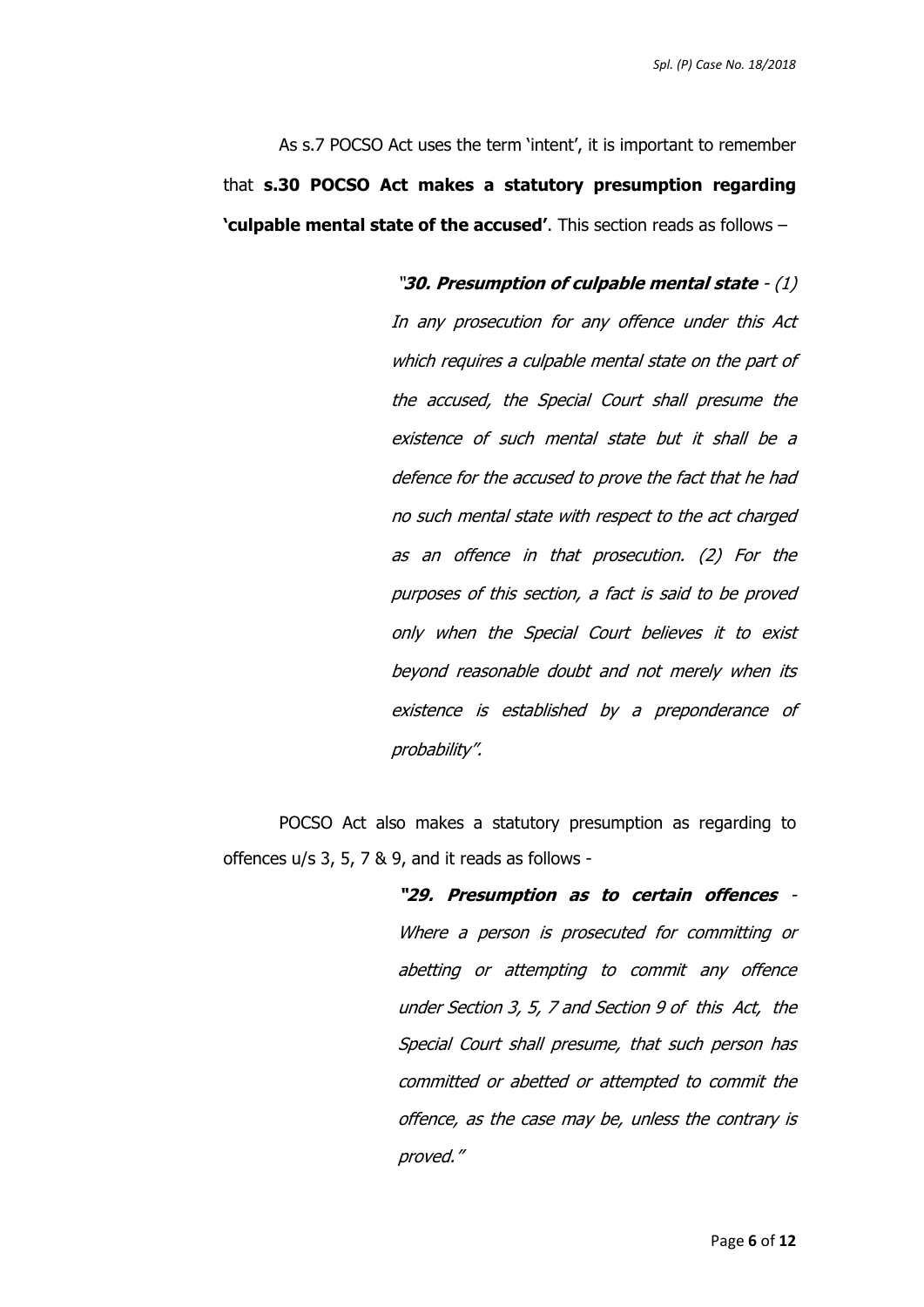*Spl. (P) Case No. 18/2018*

Pertinent to mention that, under the POCSO Act, there is no other requirement to be complied with by the prosecution to raise presumption u/s 29 POCSO Act, except to show that the accused has been prosecuted for any of the offences as enumerated u/s 29 POCSO Act. In view of these discussions, the evidences of the witnesses are discussed below.

10) The **victim 'X' deposed as PW1**. She deposed that the accused is a teacher in the school & on the day of the incident he was the invigilator in the classroom where her exam was going on. During the exam time the accused touched her breast from behind. She was so ashamed that she didn't tell anyone. According to PW1 the accused had on earlier occasions also had touched other girl students inappropriately but no one complained because they were afraid & ashamed. Cross-examination of PW1 revealed that during the examination she shared the bench with two other students and that there was large no. of students appearing for the exam. It was also revealed that PW1 informed her family about the incident a few days after the incident as there was a function in the house. Perusal of the statement of the victim u/s 164 CrPC reveals that she stated the same things as mentioned in her evidence before Court.

11) Best witness to corroborate the evidence of PW1 are the students present in the examination hall, more particularly, her bench-mates. **PW-8 Chayanika Dutta** was the victim's bench-mate during the exam and she deposed that the victim/PW1 was asking her and other students for answer. At this, the accuse, who was the invigilator, scolded her and made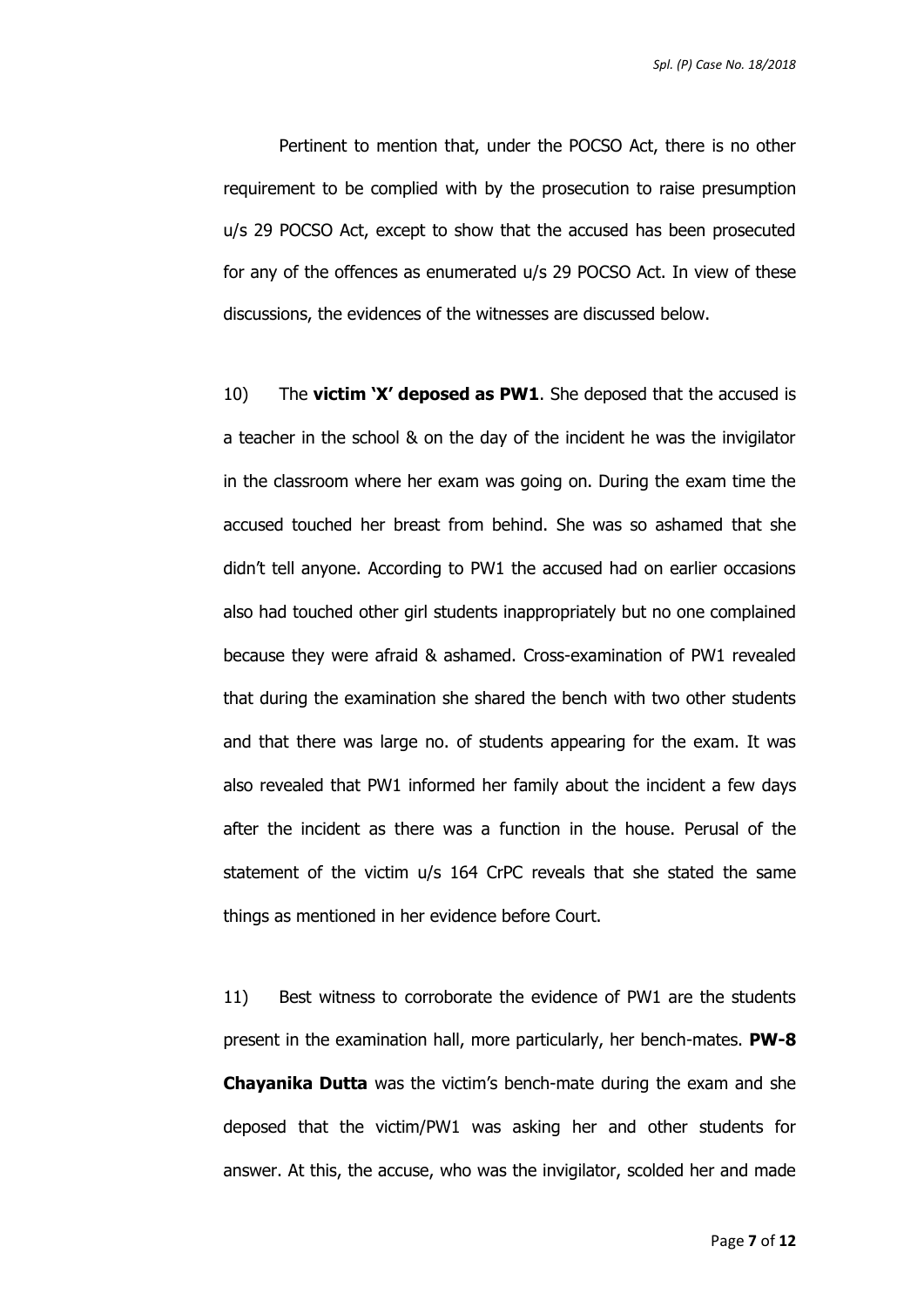her to sit in the chair. According to PW-8 no other incident happened. Thus, we see that the eye-witness didn't support the claim of the victim or the prosecution.

12) **PW-2 Smti. Kalpana Kalita** is mother of the victim & **PW-6 Smti. Rita @ Nibha Taluk**dar is the aunt of the victim. They are the only witnesses who supported the claim of the victim that the accused sexually assaulted her. However, during cross-examination their evidence became shaky. PW2 couldn't explain why she didn't report the matter immediately on hearing & neither could she explain the discrepancies in her evidence. On the other hand, PW6's presence in the house of the victim itself is questionable and contradictory to her statement before the police. Furthermore, she claimed that the victim told her about the incident, however, the victim is completely regarding this matter.

13) Perusal of the evidences of the other witnesses reveals **that PW-4 Harmohan Majumdar** is a retired teacher of the school**, PW-5 Sri Dilip Kr. Deka** is a teacher of the school & **PW-7 Smti Anjana Barman** is the Head Mistress of the school. All these witnesses deposed that they had no knowledge about the incident till the victim's mother accompanied by other people came to the school & charged the accused. They also deposed that in the *thana* they came to know that the group of people accompanying victim's mother was led by one Sri Ajanta Rajbongshi, who was a student of the school but was expelled because of enticing girls. Their cross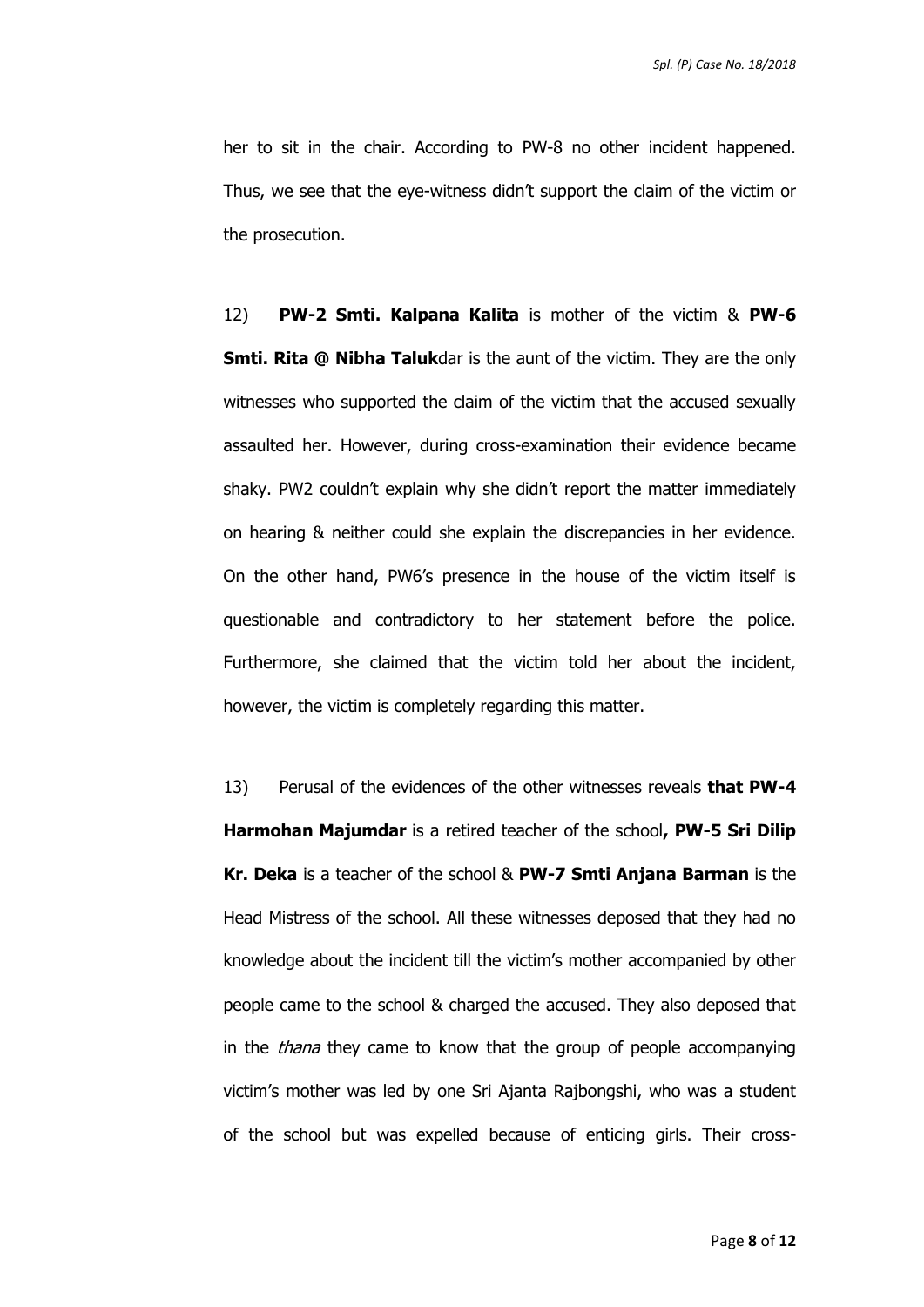examination further revealed that the accused was instrumental in expulsion of Sri Ajanta Rajbongshi because of his deeds.

14) Thus, the appreciation of the evidences of the witnesses reveal that PW-6 being sitting next to the victim at the time of incident didn't see the accused touching the breast of the victim and rather, PW-6's evidence revealed that the accused scolded the victim because she was trying to cheat during the exam. Furthermore, there is a time gap between the incident and the reaction by the aggrieved party. Prosecution and the witnesses failed to give a reasonable ground for the delay and the victim said that she didn't tell as there was a function at home. However, this explanation is not reasonable. Furthermore, the independent witnesses pointed out that the person who led the unruly mob is a person who was expelled from the school and he holds a grudge against the accused because of this.

#### **ORDER**

15) Hence, in view of the above discussions, it is held that **prosecution failed to prove the charges against the accused Sri Padma Nath Haloi u/s 354 IPC r/w s.8 POCSO Act beyond all reasonable doubt.** Thus, accused **Sri Padma Nath Haloi is acquitted on benefit of doubt and set at liberty**. Bail bond is cancelled and the bailor discharged.

Zimma, if any, is made absolute.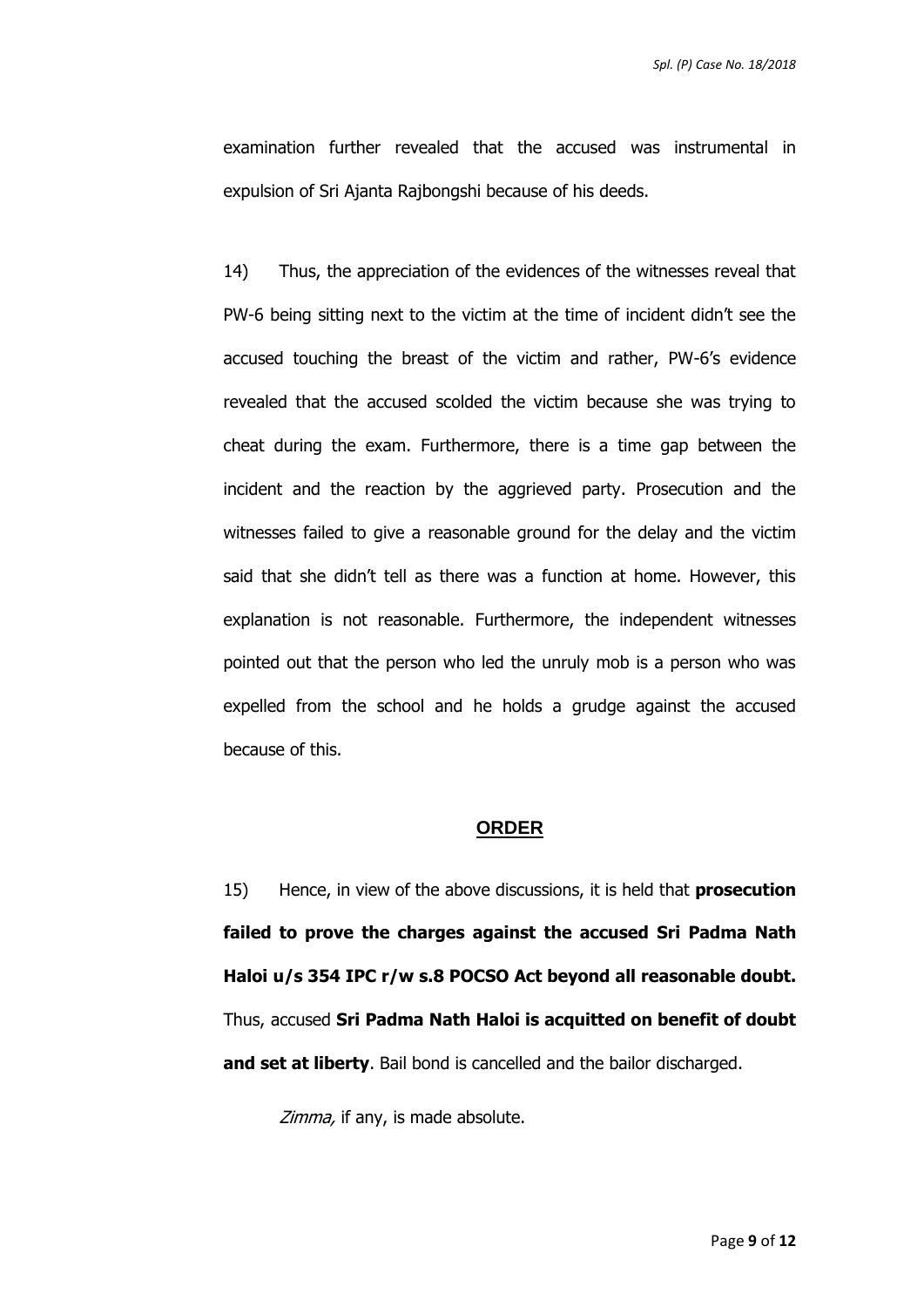A copy of the judgment be forwarded to the learned District Magistrate, Nalbari, as provided u/s 365 CrPC.

Let the case record be consigned to record room after completing the formalities.

Given under my hand and seal of this Court on this the 12<sup>th</sup> day of **June'2020.** 

> **(Smti Munmun B.Sarma)** Special Judge (POCSO), Nalbari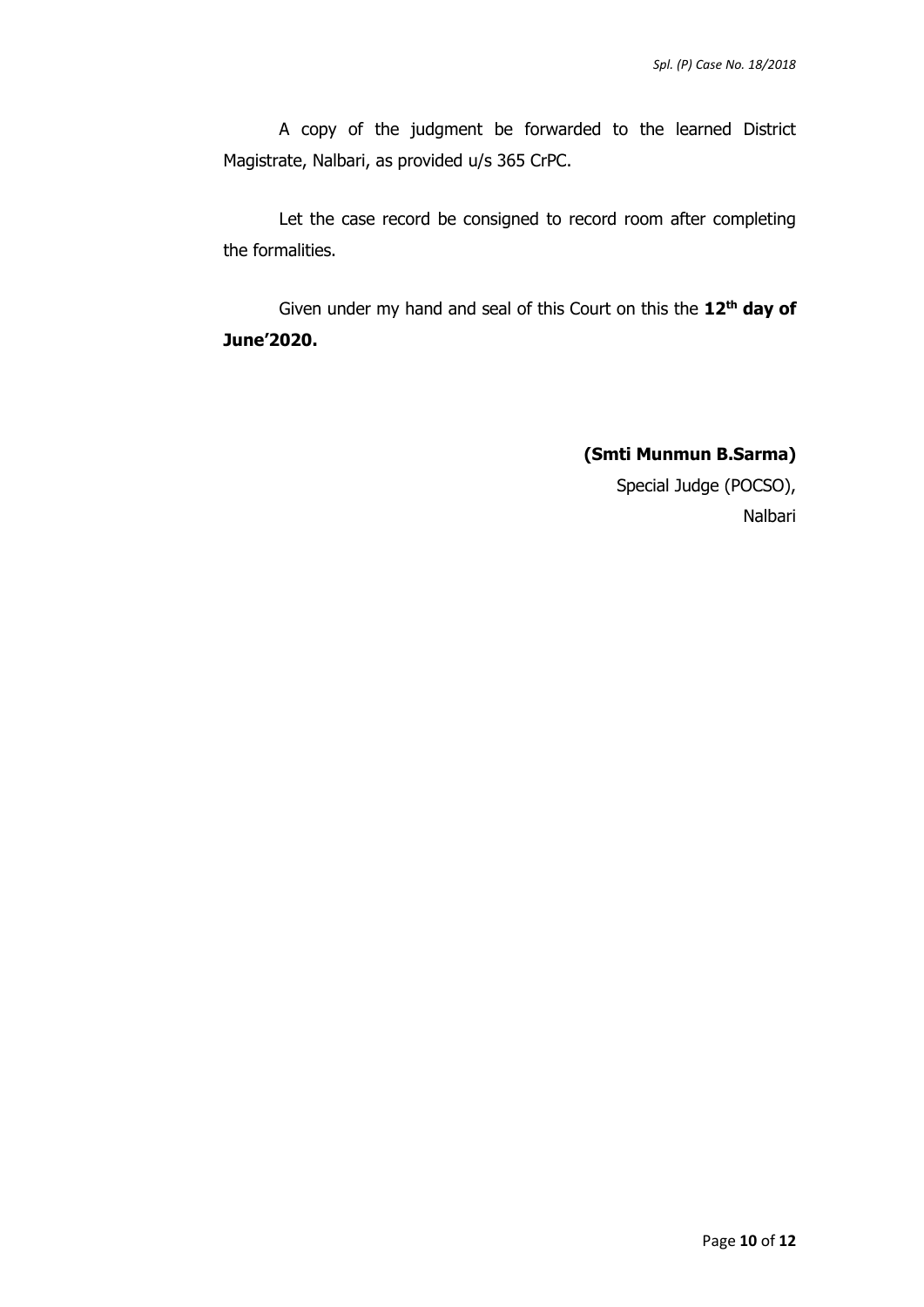#### **APPENDIX**

#### (A) **Prosecution Witnesses:**

- a) PW 1: 'X' (Victim)
- b) PW 2: Smti. Kalpana Kalita (Mother of victim)
- c) PW 3: ASI Manoranjan Medhi
- d) PW 4: Harmohan Majumdar
- e) PW 5: Sri Dilip Kr. Deka
- f) PW 6: Smti. Rita @ Nibha Talukdar
- g) PW 7: Smti Anjana Barman
- h) PW 8: Smti.Chayanika Dutta
- i) PW 9: Manilisha M Bhakta (Investigation Officer)

#### (B) **Prosecution Exhibits:**

- a) Ext.1 Statement victim u/s 164 CrPC
- b) Ext.1  $(1) (3)$  Signatures of PW-1 (Victim)
- c) Ext. 2 Statement u/s 164 CrPC of PW2 Kalpana Kalita
- d) Ext-2 (1) & (2) Signatures of PW2 Kalpana Kalita
- e) Ext.3 FIR
- f) Ext.3 (1) Signature of PW3 Manoranjan Medhi (Informant)
- g) Ext-3(2) Signature of Inspector of Badrul Islam
- h) Ext.4 Sketch Map
- i) Ext.4 (1) Signature of PW9 Manilisha M Bhakta
- j) Ext.5 Seizure List
- k) Ext.5 (1) Signature of PW9 Manilisha M Bhakta
- l) Ext.6 Charge-sheet
- m) Ext.6 (1) Signature of PW9 Manilisha M Bhakta
- n) Ext.7 Extract copy of GDE No 85 dtd 3/4/18 of Nalbari PS
- a) Ext.7 (1) Inspector of Badrul Islam